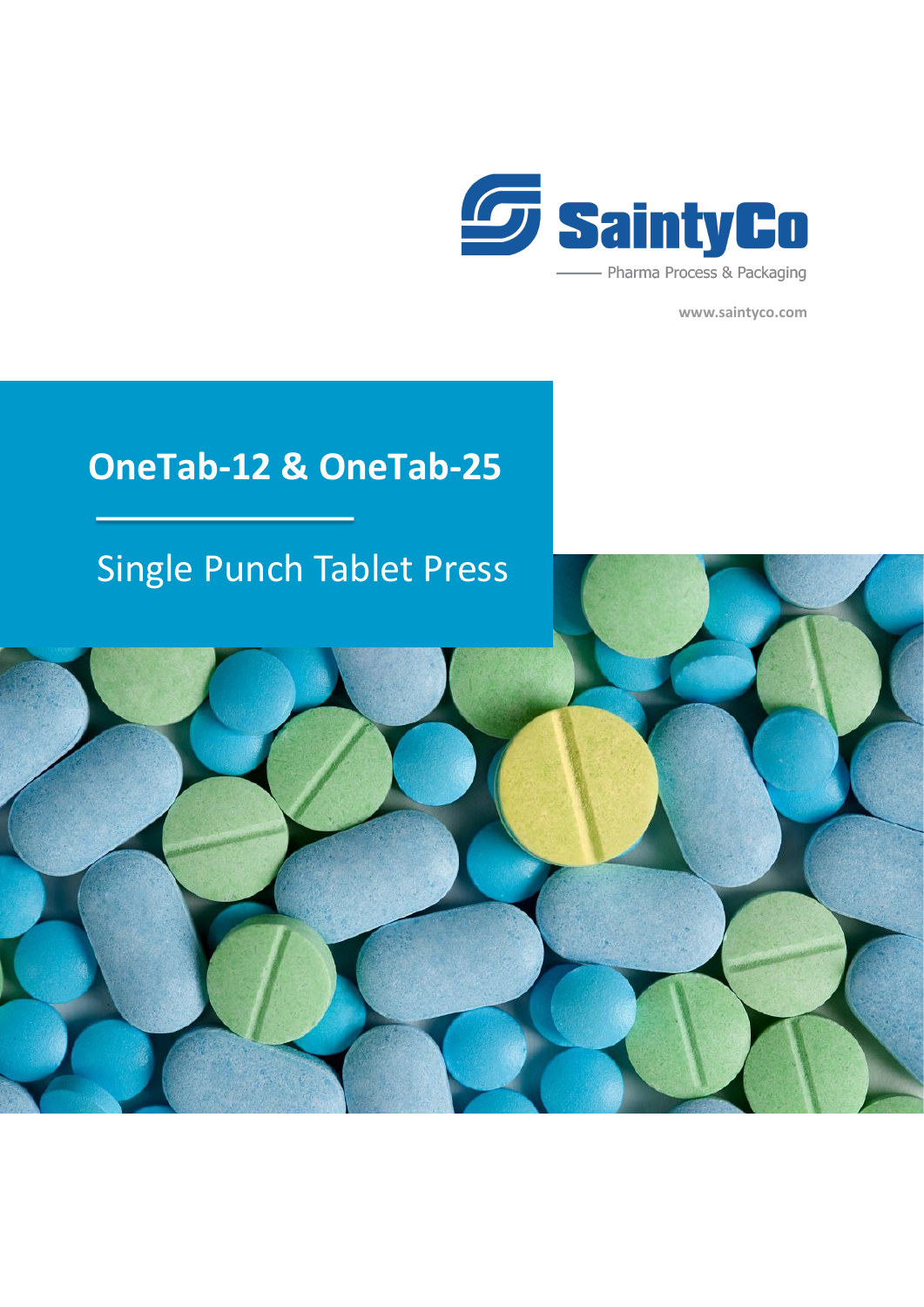# **OneTab**

The smallest auto tablet press -small batches.



Do you need a bench top tablet press for small batches? OneTab is your answer. It is designed for pharmacies, hospitals, universities and also R&DS – everywhere a small batch is needed. The output is 3600 tabs/h according CE and GMP rules. The **OneTab** could be placed anywhere the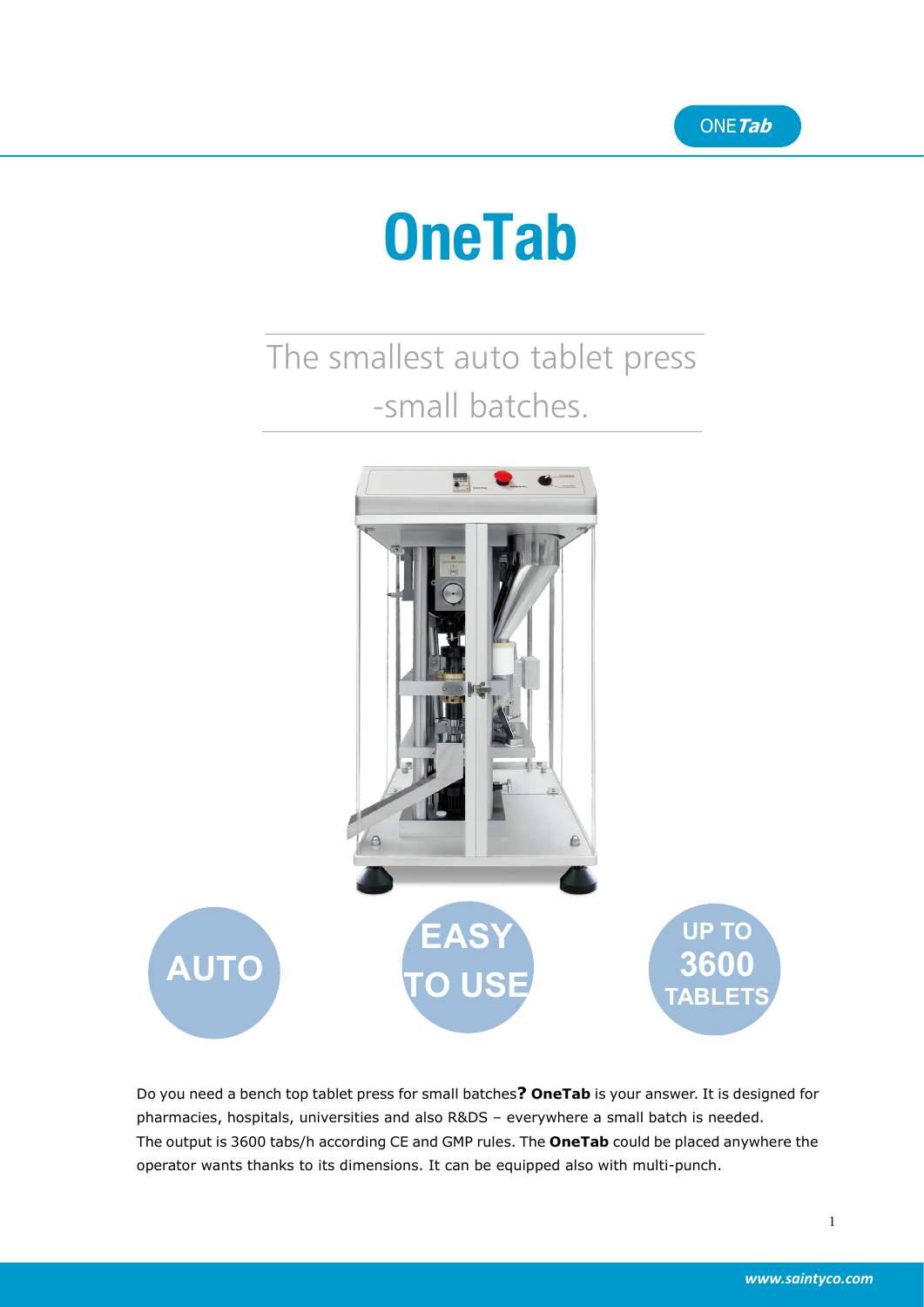### Models



**OneTab-12&OneTab-25 Button Control**

It is the standard model and it is equipped by gravity feeder. It is a bench top unit and the max diameter which could get is 12mm and 25mm.

Basically is composed by 3 separate areas:

+ **Compressing area** placed on the front side of the machine, duly protected by safety panel in plexiglass with microswitches.

+ **Driving area** on the back containing the moto-reducer and manual control for the tablet formation; this area is totally included in a stainless steel cabinet preventing the powder to enter in this area.<br>+ **Cabine**t placed on top of the machine including all

electrical components, inverter and multi-voltage connection.



#### **OneTab-25 Plus**

It is a version which allows the study of the products. The curves displayed allow to evaluate the quality of the compactness of the powders' granules and therefore the compressing force necessary to obtain the requested hardness.

It detects by loading cells:

- + Upper/lower compression
- + Compression time/ ejection force

 $\mathbf{2}$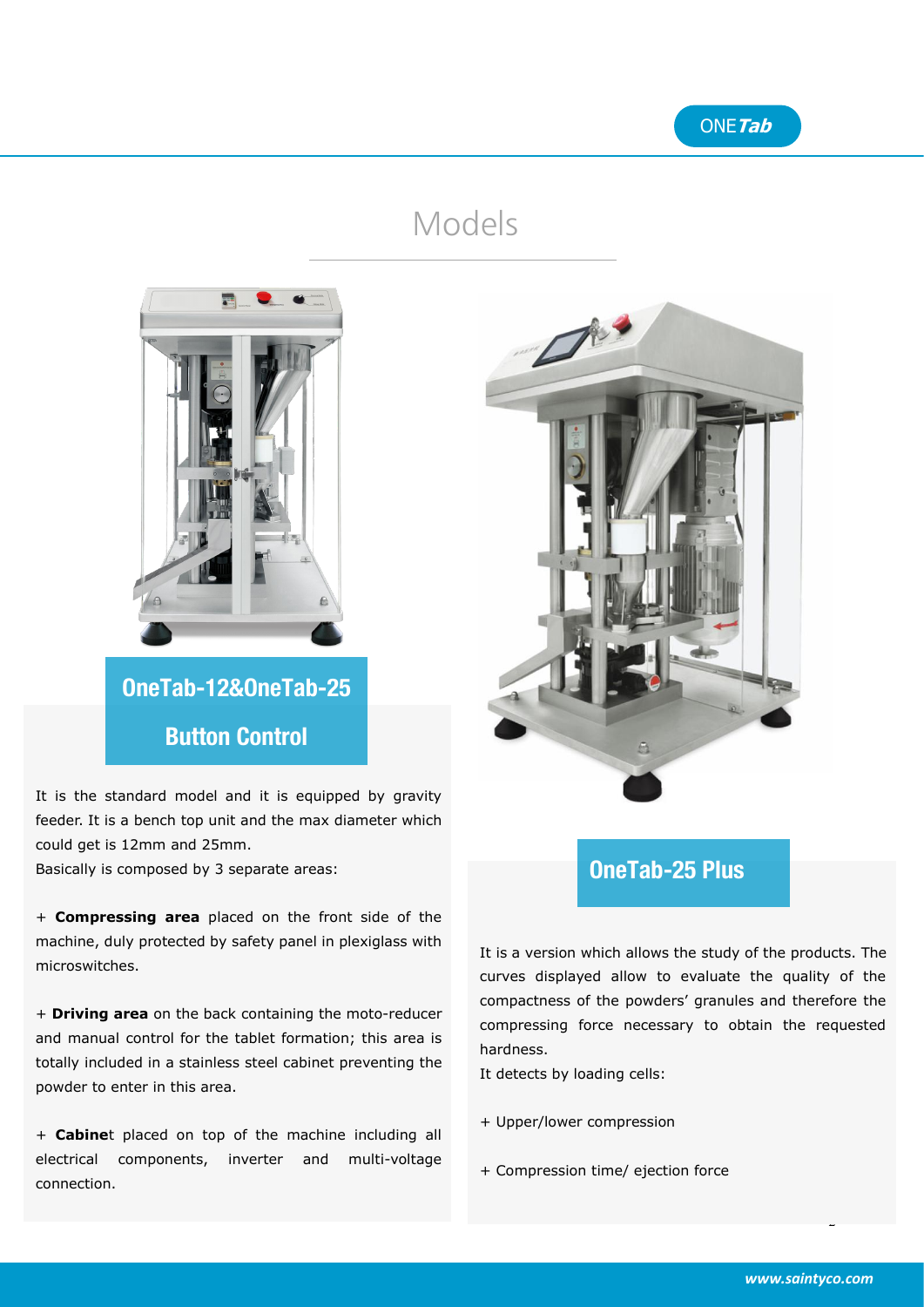





#### **OneTab-25 Plus**

PLC+HMI Touch screen

Single punch tablet press

For detecting the following data: upper and lower punch force, ejection force, dwell time.

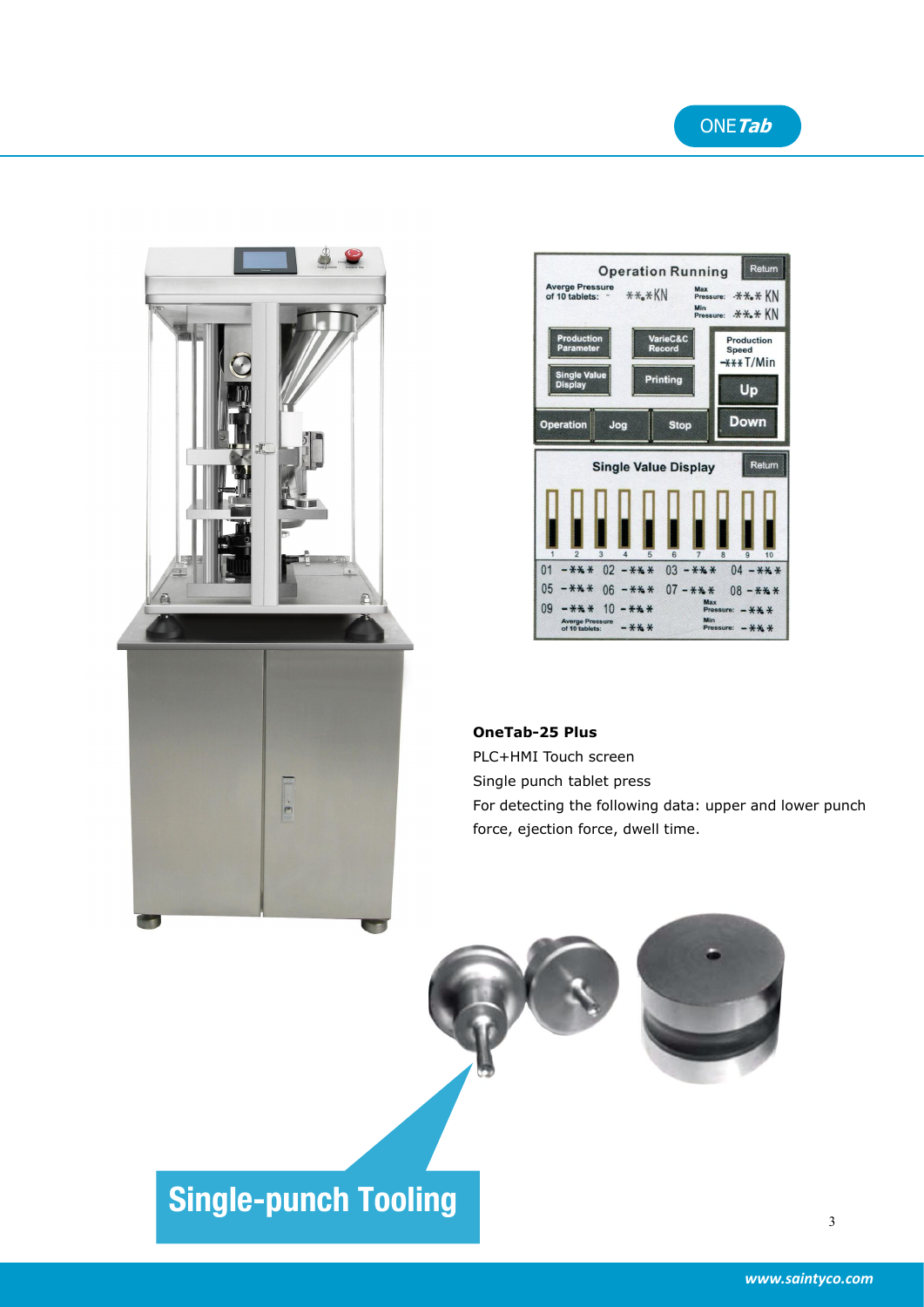

## **Feeder Parts**



## **Out of The Tablet Device**



| <b>Technical Data</b>               | <b>OneTab-12</b>                 | OneTab-25<br>/OneTab-25 Plus     |
|-------------------------------------|----------------------------------|----------------------------------|
| <b>Stations number</b>              | $\mathbf{1}$                     | $\mathbf{1}$                     |
| <b>Maximum tablet</b><br>diameter   | 12mm                             | 25mm                             |
| <b>Maximum</b><br>compression force | 5tons                            | 5tons                            |
| Depth of fill                       | 13mm maximum                     | 20mm maximum                     |
| Tablets/hour                        | 3600pcs/h                        | 3600pcs/h                        |
| <b>Upper punch</b><br>penetration   | $0-8$ mm                         | $0-8$ mm                         |
| <b>Hopper</b>                       | open gravity feeder              | open gravity feeder              |
| <b>Motor power</b>                  | $1.1$ kW                         | 1.5kW                            |
| <b>Speed control</b>                | Variable by means<br>of inverter | Variable by means of<br>inverter |
| <b>Electrical</b>                   | 220V 50/60Hz                     | 220V 50/60Hz                     |
| specifications                      | Single-phase                     | Single-phase                     |
| <b>Net weight</b>                   | 100kg                            | 185kg                            |
| <b>Gross weight</b>                 | 135kg                            | 220kg                            |
| <b>Machine's</b><br>dimensions      | 450×550×750mm                    | 500×580×830mm                    |